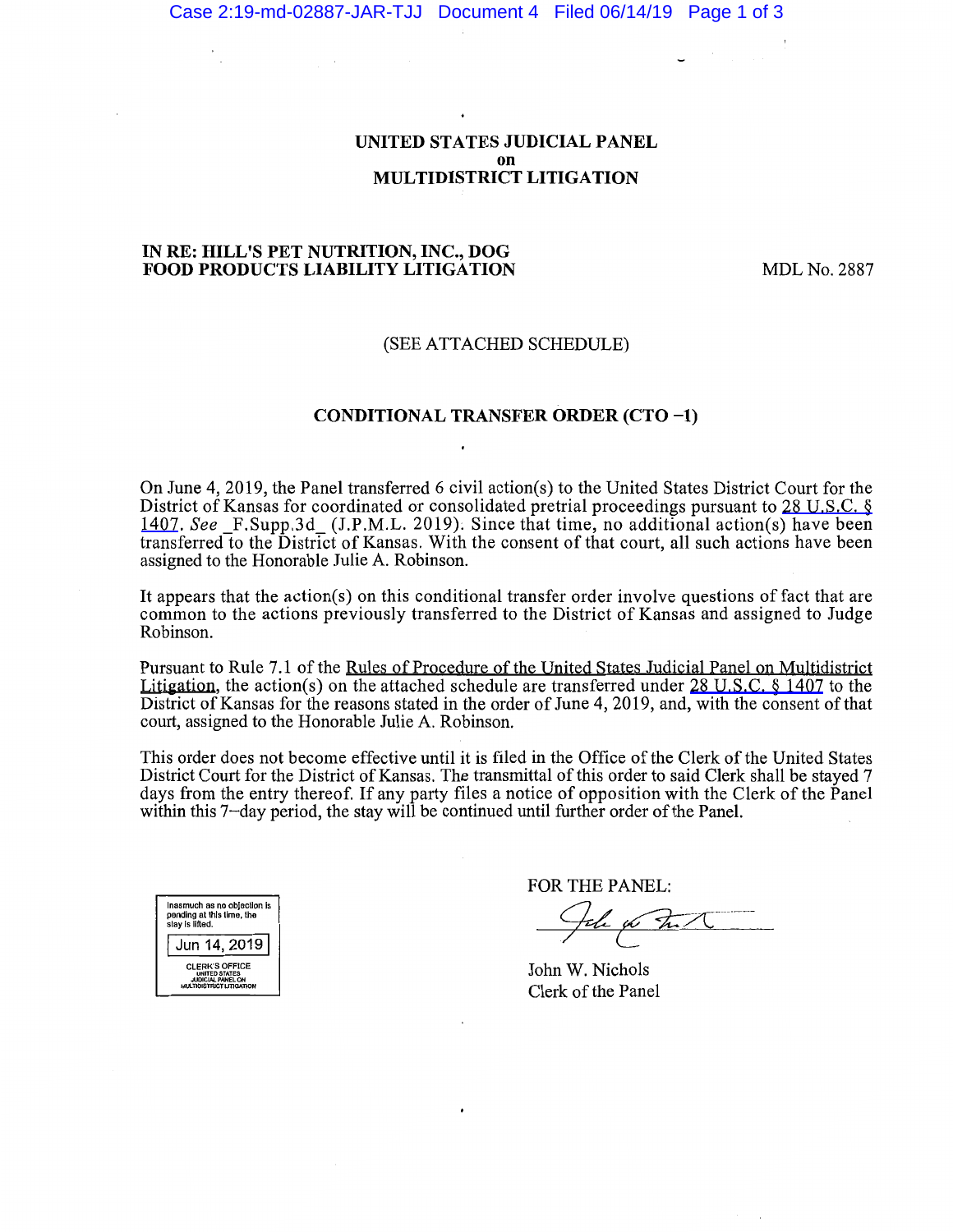#### **IN RE: HILL'S PET NUTRITION, INC., DOG FOOD PRODUCTS LIABILITY LITIGATION MDL No. 2887**

## **SCHEDULE CT0-1-TAG-ALONG ACTIONS**

 $\bullet$  .

|                      | <b>DIST</b>                            | DIV.                                             | C.A.NO.                                              | <b>CASE CAPTION</b>                                                                                                                                                                                          |  |
|----------------------|----------------------------------------|--------------------------------------------------|------------------------------------------------------|--------------------------------------------------------------------------------------------------------------------------------------------------------------------------------------------------------------|--|
|                      | <b>CALIFORNIA CENTRAL</b>              |                                                  |                                                      |                                                                                                                                                                                                              |  |
|                      | CAC<br><b>CAC</b><br>CAC<br><b>CAC</b> | $\overline{2}$<br>$\overline{2}$<br>5<br>5       | $19 - 01423$<br>$19 - 04248$<br>19-00913<br>19-00935 | Georgeanne Hall v. Hills Pet Nutrition Inc et al<br>Sharon Manier v. Hill s Pet Nutrition, Inc. et al<br>Donna Connary v. Hills Pet Nutrition, Inc. et al<br>William Albion v. Hills Pet Nutrition Inc et al |  |
|                      | <b>COLORADO</b>                        |                                                  |                                                      |                                                                                                                                                                                                              |  |
|                      | CO                                     | 1                                                | $19 - 01502$                                         | Infante v. Hill's Pet Nutrition, Inc. et al                                                                                                                                                                  |  |
| LOUISIANA EASTERN    |                                        |                                                  |                                                      |                                                                                                                                                                                                              |  |
|                      | LAE                                    | $\overline{2}$                                   | $19 - 04363$                                         | Conley v. Hill's Pet Nutrition, Inc.                                                                                                                                                                         |  |
|                      | <b>NEW JERSEY</b>                      |                                                  |                                                      |                                                                                                                                                                                                              |  |
|                      | <b>NJ</b>                              | 3                                                | 19-09239                                             | SAHLI et al v. HILL'S PET NUTRITION, INC.                                                                                                                                                                    |  |
|                      | <b>NEW YORK EASTERN</b>                |                                                  |                                                      |                                                                                                                                                                                                              |  |
|                      | <b>NYE</b><br><b>NYE</b><br><b>NYE</b> | $\mathbf{1}$<br>$\overline{2}$<br>$\overline{2}$ | $19 - 01444$<br>$19 - 02225$<br>19-02971             | Kra v. Hill's Pet Nutrition, Inc. et al<br>Reed v. Hill's Pet Nutrition, Inc. et al<br>Lavalle v. Hill's Pet Nutrition, Inc. et al                                                                           |  |
|                      | NEW YORK SOUTHERN                      |                                                  |                                                      |                                                                                                                                                                                                              |  |
|                      | <b>NYS</b>                             | $\mathbf{1}$                                     | $19 - 04951$                                         | Jacoby-Hale v. Hill's Pet Nutrition, Inc.                                                                                                                                                                    |  |
| <b>OHIO SOUTHERN</b> |                                        |                                                  |                                                      | $\bullet$                                                                                                                                                                                                    |  |
|                      | <b>OHS</b>                             | $\mathbf{1}$                                     | $19 - 00243$                                         | Flanary et al v. Hill's Pet Nutrition, Inc.                                                                                                                                                                  |  |
| PENNSYLVANIA EASTERN |                                        |                                                  |                                                      |                                                                                                                                                                                                              |  |
|                      | PAE                                    | 2                                                | 19-01421                                             | SKOOG et al v. HILL'S PET NUTRITION, INC.                                                                                                                                                                    |  |